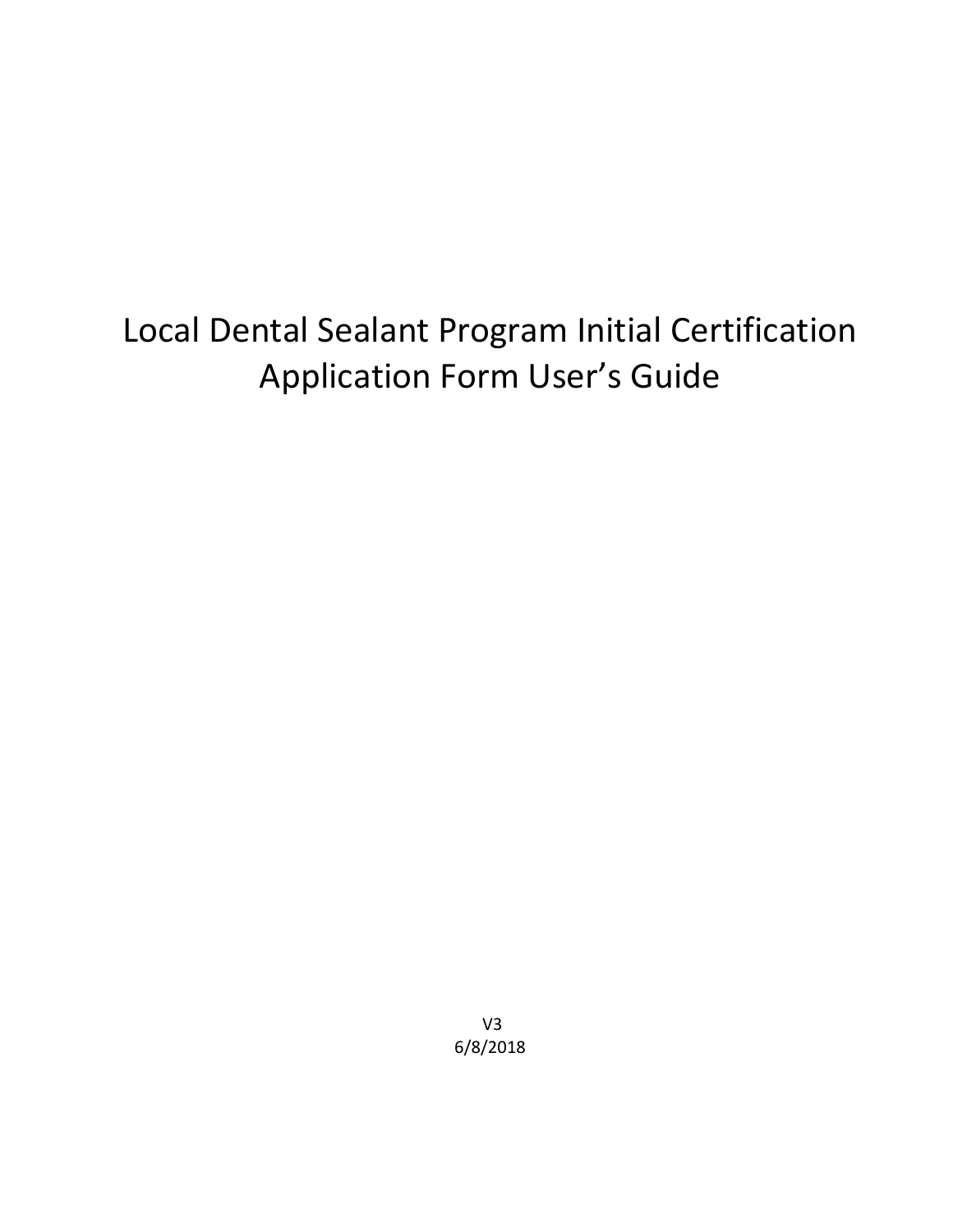### **Contents**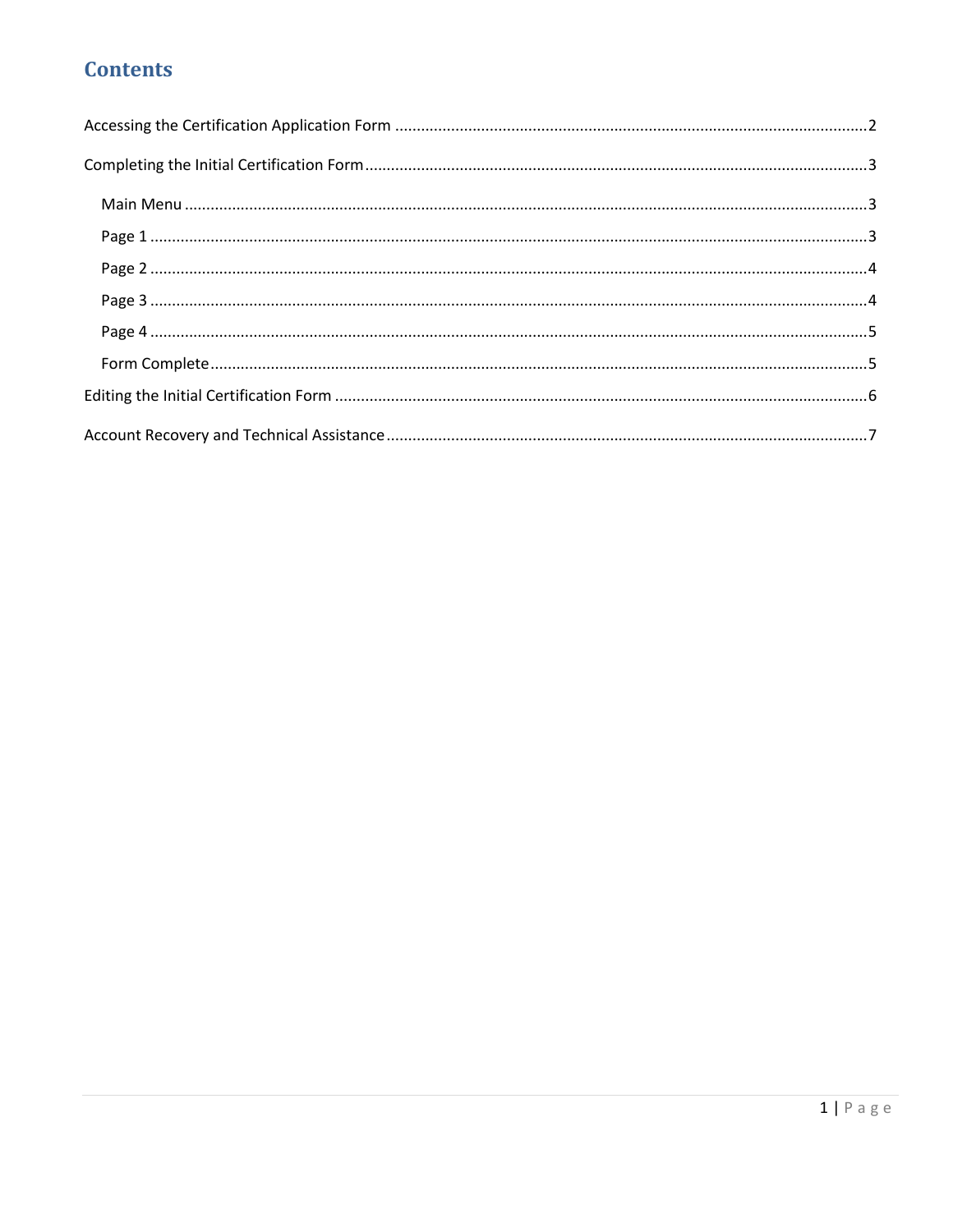### <span id="page-2-0"></span>**Accessing the Certification Application Form**

- 1. Contact the Oral Health Program to receive a login to the Certification Application Form by following the instructions on the website at [http://www.healthoregon.org/sealantcert.](http://www.healthoregon.org/sealantcert) You will receive a secure email with a user name and password. NOTE: This email is temporary and will expire in 30 days, but your login will persist.
- 2. Follow the link to the Certification Application Form that is located on the website at [http://www.healthoregon.org/sealantcert.](http://www.healthoregon.org/sealantcert)
	- **a. INTERNET BROWSER:** 
		- i. Please use Chrome, Safari, Edge, or Internet Explorer (11 or higher)
		- ii. Firefox and older versions of Internet Explorer (10 or below) may not display contents properly.
- 3. You will be presented with a login screen [pictured below].

| Log In                                                                                           |    |  |  |  |  |  |
|--------------------------------------------------------------------------------------------------|----|--|--|--|--|--|
| Open database "Certification Application Form for Local<br>School Dental Sealant Programs" with: |    |  |  |  |  |  |
| Guest Account                                                                                    |    |  |  |  |  |  |
| Account Name and Password                                                                        |    |  |  |  |  |  |
| Account Name:                                                                                    |    |  |  |  |  |  |
| Password:                                                                                        |    |  |  |  |  |  |
| Cancel                                                                                           | OK |  |  |  |  |  |

- 4. Enter in the user name and password you received in the secure email from the Oral Health Program.
- 5. You will be directed to the Main Menu of the Certification Application Form.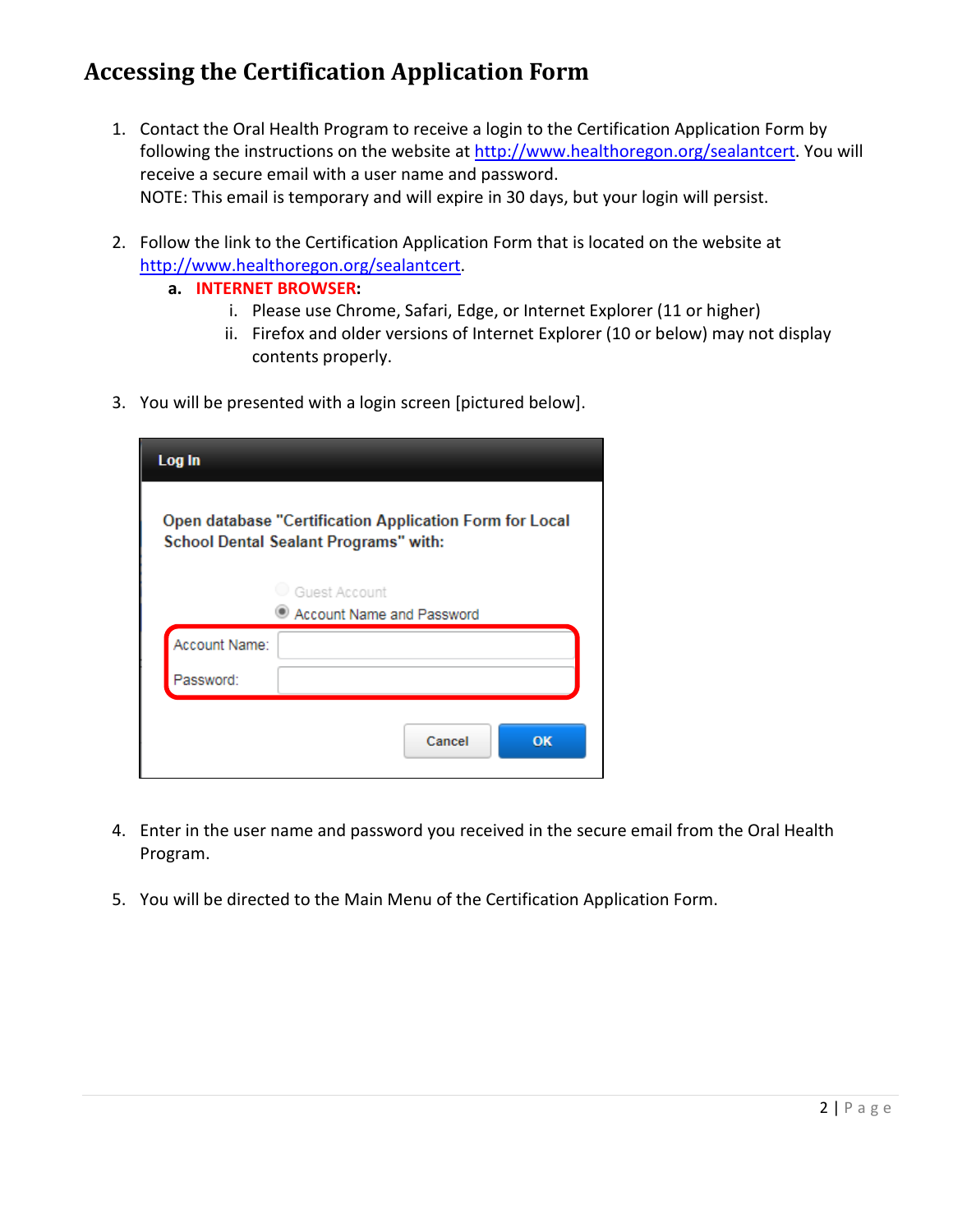### <span id="page-3-0"></span>**Completing the Recertification Form**

#### <span id="page-3-1"></span>Main Menu

1. From the Main Menu, click the "+ New Initial Certification" button to start the form [pictured below].

| <b>Main Menu</b><br><b>Certification Application for Local Dental Sealant Programs</b> |             |                                                                                                                                                                                                                                                                                                                                                                                                                                                                  |                          |                 |                             | Log Out       |                   | To exit, click the "Log Out" button<br>here and close your browser<br>window.            |  |                                                                                                   |
|----------------------------------------------------------------------------------------|-------------|------------------------------------------------------------------------------------------------------------------------------------------------------------------------------------------------------------------------------------------------------------------------------------------------------------------------------------------------------------------------------------------------------------------------------------------------------------------|--------------------------|-----------------|-----------------------------|---------------|-------------------|------------------------------------------------------------------------------------------|--|---------------------------------------------------------------------------------------------------|
|                                                                                        |             | <b>Initial Certification Instructions:</b><br>Welcome to the local school dental sealant program certification management system. Click<br>"+ New Initial Certification" below to get started or select from the list below to edit a form<br>you've already created.<br>"New!" Recertification Instructions:<br>We've pre-populated information from your previous year's Initial Certification into a 2017-18<br>Recertication form which you will find below. |                          |                 | + New Initial Certification |               |                   | Click "+ New Initial Certification" to<br>start filling out a new certification<br>form. |  |                                                                                                   |
|                                                                                        | View / Edit | <b>School Year</b>                                                                                                                                                                                                                                                                                                                                                                                                                                               | Type of<br>Certification | Name of Program | Date Created                | <b>Status</b> | Date<br>Submitted | Date Re-<br>submitted                                                                    |  | This section will contain your past<br>certification forms if you need to<br>review or edit them. |

#### <span id="page-3-2"></span>Page 1

- 1. The first page of the form will appear [pictured below].
- 2. Proceed to fill out the questions on the form. Once you are done, click "Continue" to progress to the next page.

| <b>Initial Certification Application Form</b><br><b>Local School Dental Sealant Programs</b><br><b>School Yr: 2017-18</b>                                                                                                                                                                                                                                                                                            | Instructions: Fill out all 4 pages of the form<br>and click "Submit" at the bottom of Page 4<br>when you are finished. | Navigation between the 4 pages of    |
|----------------------------------------------------------------------------------------------------------------------------------------------------------------------------------------------------------------------------------------------------------------------------------------------------------------------------------------------------------------------------------------------------------------------|------------------------------------------------------------------------------------------------------------------------|--------------------------------------|
|                                                                                                                                                                                                                                                                                                                                                                                                                      | < Back to Main Menu<br>Page 1 2 3 4 Continue >                                                                         | the form and the Main Menu.          |
| Name of School Dental Sealant Program:                                                                                                                                                                                                                                                                                                                                                                               |                                                                                                                        |                                      |
| Program Mailing Address:<br>City:<br>Name of Program Coordinator/Contact Person:                                                                                                                                                                                                                                                                                                                                     | Zip Code:<br>State:                                                                                                    | Step 1: Fill in the form information |
| <b>Contact Phone Number:</b><br><b>Contact E-mail Address:</b>                                                                                                                                                                                                                                                                                                                                                       |                                                                                                                        | here.                                |
| Does your program collaborate with another<br>⊙ Yes ⊙ No<br>entity to help provide dental sealant services?                                                                                                                                                                                                                                                                                                          |                                                                                                                        |                                      |
| For example: Select yes if the program coordinates parental/guardian permission forms and oral health education<br>activities, but then works with a hygienist from a dental care organization (DCO - Advantage Dental, Capitol Dental,<br>ODS, Willamette Dental, etc.) to actually place sealants in the schools.<br>If yes, please provide contact information for that entity below. Any communication regarding | Step 2: Click the "+ Add New                                                                                           |                                      |
| certification will be sent to both organizations.<br>Name of Contact Person<br>Name of Organization                                                                                                                                                                                                                                                                                                                  | Contact" button to add a new row<br>to add the contact in the space                                                    |                                      |
|                                                                                                                                                                                                                                                                                                                                                                                                                      |                                                                                                                        | below. Add as many as needed.        |
|                                                                                                                                                                                                                                                                                                                                                                                                                      | Page 1 2 3 4 Continue >                                                                                                |                                      |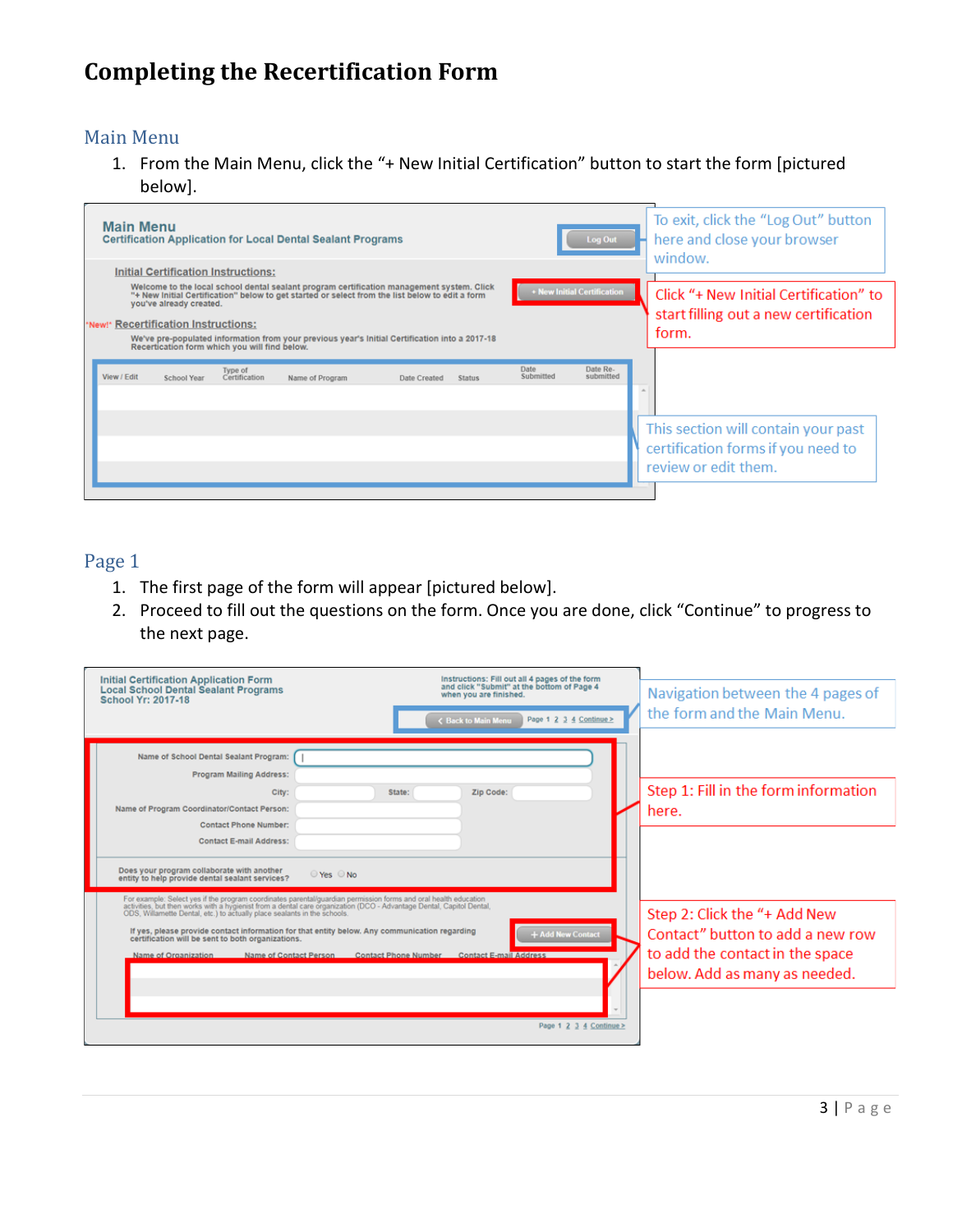#### <span id="page-4-0"></span>Page 2

- 1. The second page of the form will appear [pictured below].
- 2. Proceed to fill out the schools for which your program is scheduled to serve. Once you are done, click "Continue" to progress to the next page.



#### <span id="page-4-1"></span>Page 3

- 1. The third page of the form will appear [pictured below].
- 2. Proceed to fill out the schools for which your program is requesting to serve. Once you are done, click "Continue" to progress to the next page.

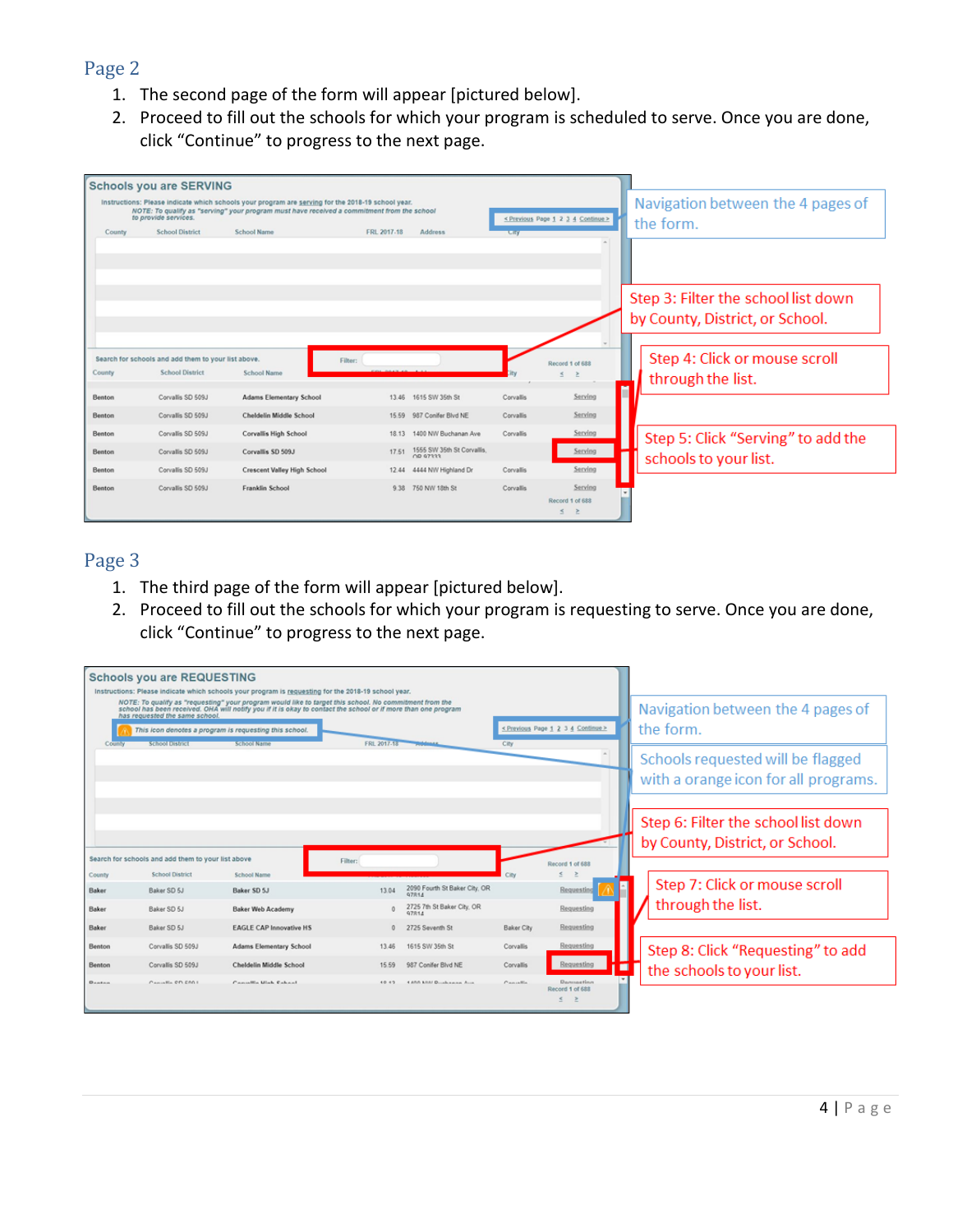#### <span id="page-5-0"></span>Page 4

- 1. The fourth page of the form will appear.
- 2. Proceed to fill out the questions on the form. Once you are done, finishing scrolling down to the bottom of the page and click "Submit" [pictured below].



### <span id="page-5-1"></span>Form Complete

- 1. Once you have finished filling out the form and have clicked the "Submit" button, you will be presented with the option to navigate back to the Main Menu or Log out.
- 2. You're done! Click the "Log Out" button to exit and close the browser window.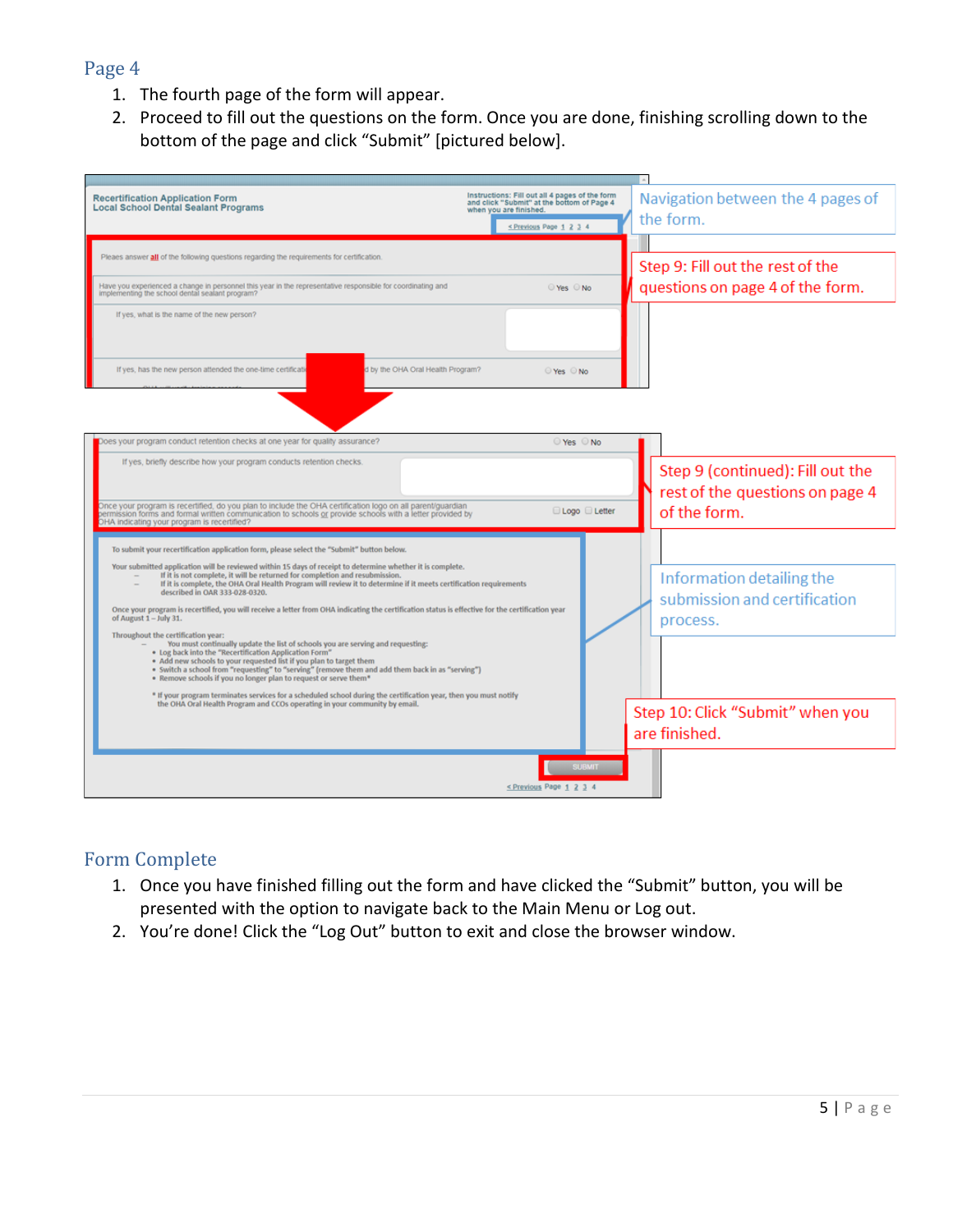### <span id="page-6-0"></span>**Editing the Initial Certification Form**

1. From the Main Menu, find the certification form you've created. Click the "Select" button [pictured below].



- 2. Navigate to the content you wish to change and apply any edits necessary.
- 3. Once you're done with your changes, navigate to the bottom of Page 4 and click the "Submit" button [pictured below]. This will trigger a notification email to the Oral Health Program that you've made a change and it is re-submitted for review.

| boes your program conduct retention checks at one year for quality assurance?                                                                                                                                                                                                                                                                              | $\circ$ Yes $\circ$ No                                                             |                                                          |
|------------------------------------------------------------------------------------------------------------------------------------------------------------------------------------------------------------------------------------------------------------------------------------------------------------------------------------------------------------|------------------------------------------------------------------------------------|----------------------------------------------------------|
| If yes, briefly describe how your program conducts retention checks.                                                                                                                                                                                                                                                                                       |                                                                                    | Edit any content throughout<br>pages 1-4 as needed.      |
| Dnce your program is recertified, do you plan to include the OHA certification logo on all parent/guardian<br>permission forms and formal written communication to schools or provide schools with a letter provided by<br>DHA indicating your program is recertified?                                                                                     | <b>Logo</b> Letter                                                                 |                                                          |
| To submit your recertification application form, please select the "Submit" button below.                                                                                                                                                                                                                                                                  |                                                                                    |                                                          |
| Your submitted application will be reviewed within 15 days of receipt to determine whether it is complete.<br>If it is not complete, it will be returned for completion and resubmission.<br>If it is complete, the OHA Oral Health Program will review it to determine if it meets certification requirements<br>described in OAR 333-028-0320.           |                                                                                    |                                                          |
| Once your program is recertified, you will receive a letter from OHA indicating the certification status is effective for the certification year<br>of August 1 - July 31.                                                                                                                                                                                 |                                                                                    |                                                          |
| Throughout the certification year:<br>You must continually update the list of schools you are serving and requesting:<br>. Log back into the "Recertification Application Form"<br>. Add new schools to your requested list if you plan to target them<br>. Switch a school from "requesting" to "serving" (remove them and add them back in as "serving") |                                                                                    |                                                          |
| . Remove schools if you no longer plan to request or serve them*<br>* If your program terminates services for a scheduled school during the certification year, then you must notify<br>the OHA Oral Health Program and CCOs operating in your community by email.                                                                                         |                                                                                    | When finished, click "Submit" to re-<br>submit the form. |
|                                                                                                                                                                                                                                                                                                                                                            |                                                                                    |                                                          |
|                                                                                                                                                                                                                                                                                                                                                            | <b>SUBMIT</b><br><previous 1="" 2="" 3="" 4<="" page="" td=""><td></td></previous> |                                                          |
|                                                                                                                                                                                                                                                                                                                                                            |                                                                                    |                                                          |